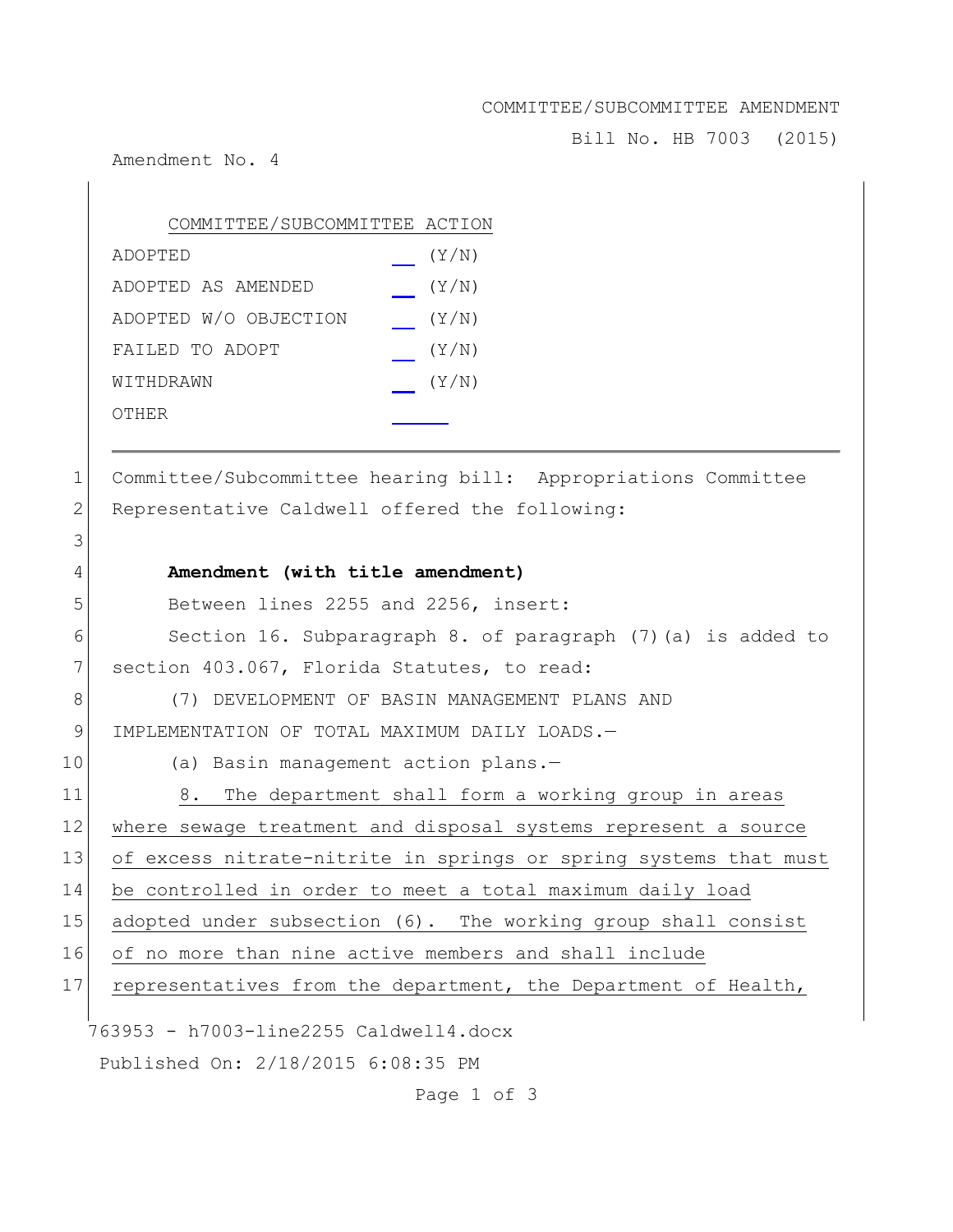## COMMITTEE/SUBCOMMITTEE AMENDMENT

Bill No. HB 7003 (2015)

Amendment No. 4

| 18 | relevant local governments, and relevant local public and        |
|----|------------------------------------------------------------------|
| 19 | private wastewater utilities. The working group is responsible   |
| 20 | for:                                                             |
| 21 | Collecting and evaluating credible scientific<br>а.              |
| 22 | information on the effects of nutrients, particularly forms of   |
| 23 | nitrogen, on springs and spring systems;                         |
| 24 | b. Developing and implementing a public education plan to        |
| 25 | provide area residents with reliable, understandable information |
| 26 | about onsite sewage treatment and disposal systems and springs;  |
| 27 | and                                                              |
| 28 | c. Developing projects necessary to reduce the nutrient          |
| 29 | impacts from onsite sewage treatment and disposal systems.       |
| 30 |                                                                  |
| 31 | The department shall award funds to implement this subparagraph  |
| 32 | contingent on a specific appropriation in the General            |
| 33 | Appropriations Act, which may include all or part of the costs   |
| 34 | associated with the following: public education, construction of |
| 35 | central wastewater facilities, construction of property owner    |
| 36 | connection to central wastewater facilities, one-time impact     |
| 37 | fees associated with property owner connection to central        |
| 38 | wastewater facilities, or the addition of effective nitrate-     |
| 39 | nitrite reducing features to existing onsite sewage treatment    |
| 40 | and disposal systems. In awarding funds for fixed capital        |
| 41 | outlay projects, the department may consider expected nutrient   |
| 42 | reduction benefit per unit cost, size and scope of the project,  |
| 43 | relative local financial contribution to the project, income     |
|    | 763953 - h7003-line2255 Caldwell4.docx                           |
|    | Published On: 2/18/2015 6:08:35 PM                               |

Page 2 of 3